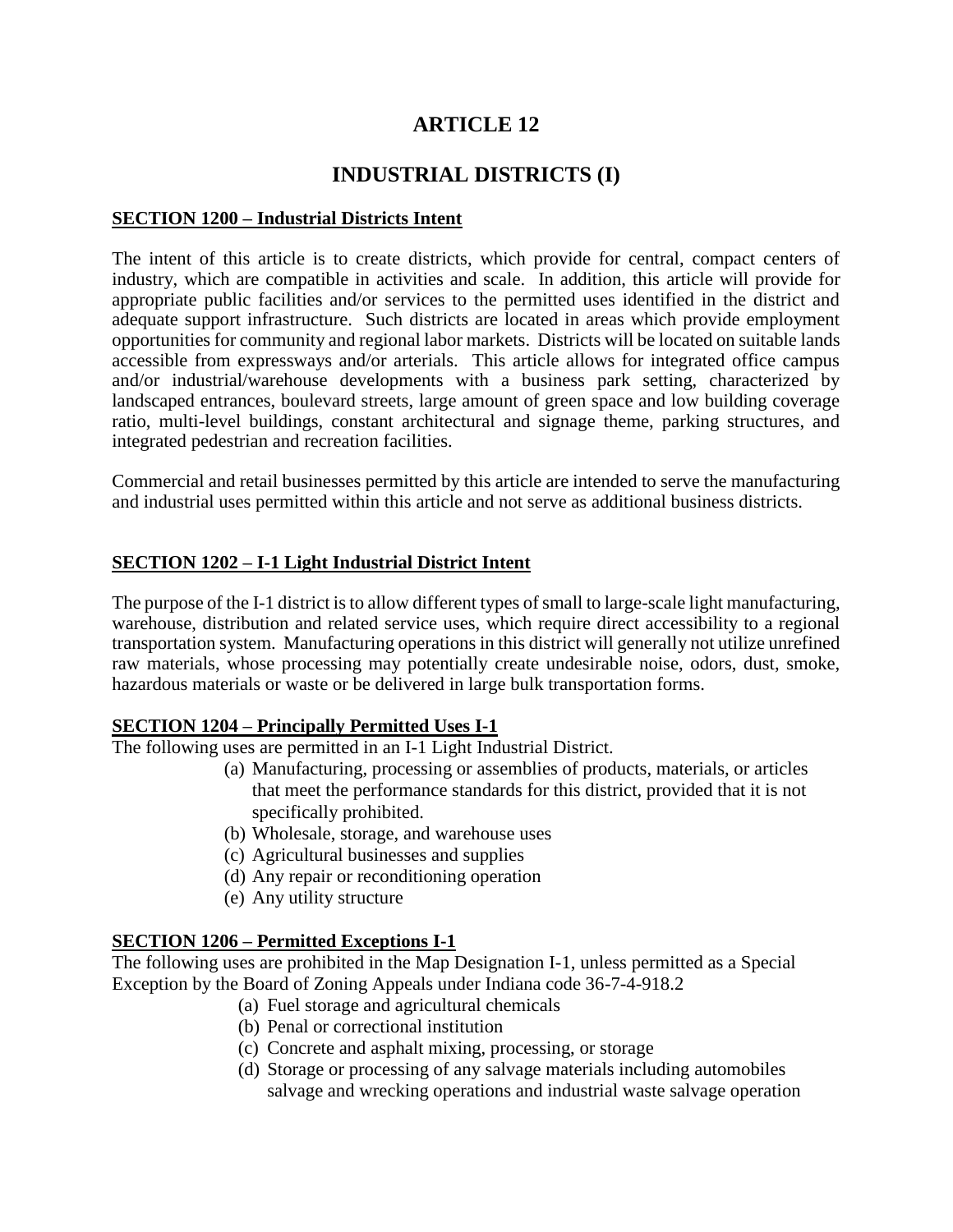Said storage shall be shielded from view by means of sturdy, sightobscuring, eight foot high fence in good repair and two rows of alternate planted evergreen trees or like vegetation.

- (e) Manufacturing of asphalt, cement, gypsum, or wood preservatives
- (f) Saw mills and finishing or processing of wood products
- (g) Livestock Exchanges

# **SECTION 1208 - Performance Standards I-1**

In the event that it is necessary to determine if an industrial site is in compliance with the performance standards set forth herein, it shall be the obligation of the owner of the industrial site to obtain the appropriate testing and reports to substantiate compliance with the various performance standards.

**1. Physical Appearance.** Normal daily wastes of an inorganic nature shall be stored in containers outside the building provided the containers are screened and not readily visible from the road.

**2. Noise.** No operating shall be carried on which involves noise in excess of the normal adjacent traffic road noise.

- (a) Noise shall be measured at the property line, when the level of noise cannot be determined by observation with the natural senses, a suitable instrument may be used and measurement may include breakdowns into a reasonable number of frequency ranges.
- (b) All noises shall be muffled so as not to be objectionable due to intermittence, best frequency, pound or shrillness.

**3. Sewage and Liquid Waste.** All sewage must be in compliance with Federal and State Regulation and with local ordinances.

**4. Air Contaminants.** All Federal and State air emissions regulations shall be met.

(a) Due to the fact that the possibilities of air contamination cannot be reasonably covered in this section due to the comprehensive nature of air contaminates, there shall be applied the general rule that there shall not be discharged from any sources whatsoever quantities of air contaminants or other material in such a quantity as to cause injury, detriment, nuisance, or annoyance to any considerable number of persons or to the public in general; to endanger the comfort, repose, health, or safety of any considerable number of persons or to the public in general; or to cause or have a natural tendency to cause injury or damage to business, vegetation, or property.

**5. Odor.** The emission of odors that are generally agreed to be obnoxious to any considerable number of persons shall be prohibited.

> (a) Observation of odor shall be made at the property line of the establishment causing the odor.

> (b) As a guide to classification of odor, it shall be deemed that strong odors of putrefaction and fermentation tend to be obnoxious within the meaning of this chapter.

**6. Gasses.** The gasses, sulfur dioxide and hydrogen sulfide, shall not exceed five parts per million. Measurement shall be taken at the property line of the particular establishment involved.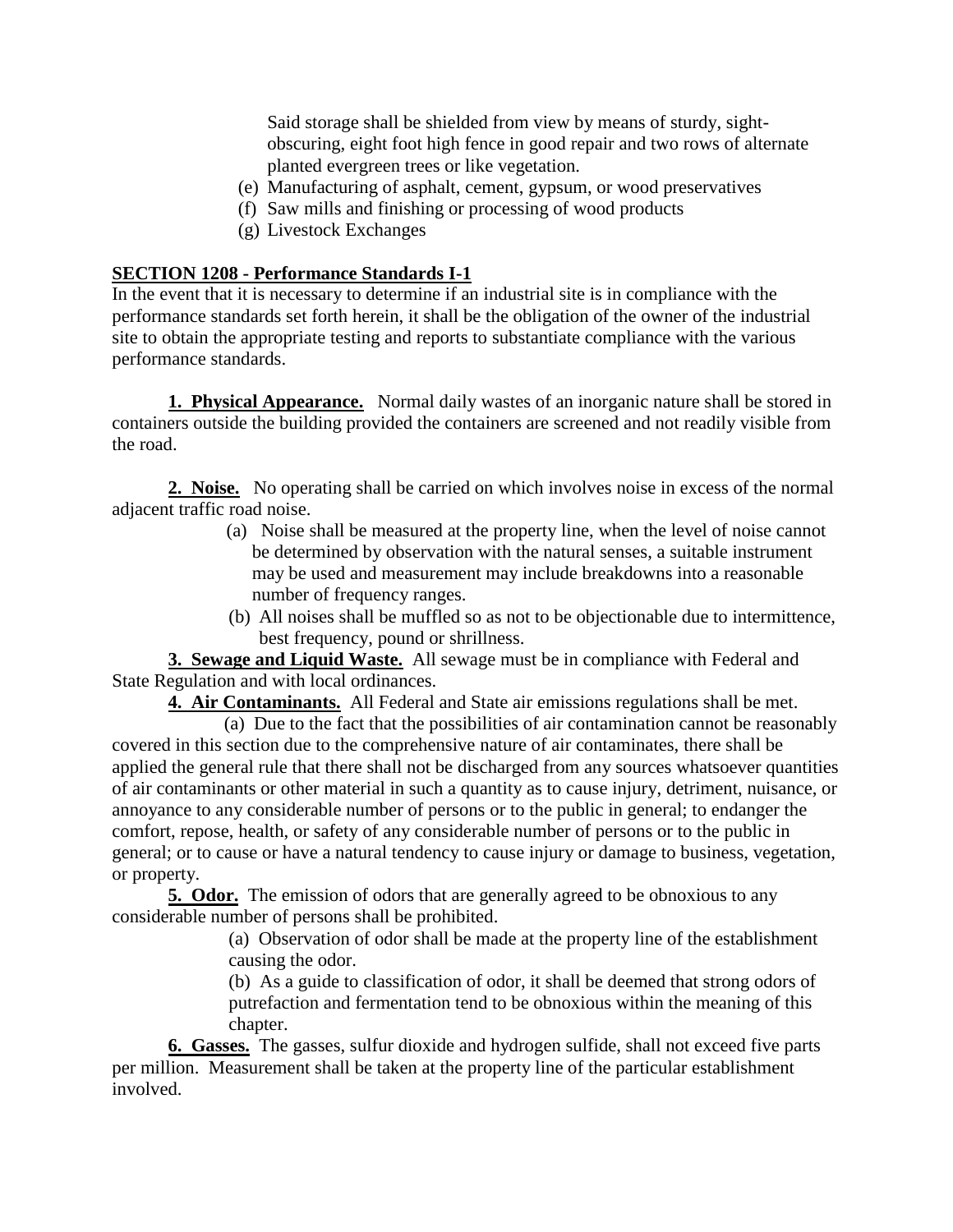**7. Glare and Heat.** All glares, such as welding arcs and open furnaces, shall be shielded so that they shall not be visible from the property line. No heat from furnaces or processing equipment shall be sensed at the property line to the extent of raising the temperature of air or materials more than 5 degrees Fahrenheit.

**8. Vibrations.** All machines, including punch presses and stamping machines, shall be mounted so as to minimizing vibration; in no case shall vibrations exceed a displacement of 3/1000 of an inch measured at the property line.

#### **SECTION 1210 – Development Requirements I-1**

When located less than 600 feet from the nearest Residence; Residential, R-District; or Business, B-District; any such operation must submit an application to the Decatur County Board of Zoning Appeals to approve a variance of the setback requirement. Options for the Board of Zoning Appeals to consider would be to enclose the area by a fence, not less than six feet in height, an earth embankment not less than twenty feet in height, or two rows of alternated planted evergreen trees or similar vegetation with said plant material to be located no closer than 30 feet from the district line. The Board of Zoning Appeals shall have full discretion to mandate the type of buffer area required in order to grant a variance for the I-1 Light Industrial District to be located closer than the 600 foot setback requirement. Any remodel, expansion, or improvement of existing structures or parcels shall be subject to the regulations. Employee parking is permitted within the 600 foot setback area.

# **SECTION 1212 – Prohibited Uses I-1**

- (a) All residential dwellings and mobile homes used as a residence
- (b) Schools, hospitals, clinics, libraries, churches, chapels, public parks, public recreational areas, lodges or club facilities, and cemeteries.
- (c) Confinement feeding operations used for the growing of animals.
- (d) Sanitary landfill operations.

#### **SECTION 1214 – Size and Distance Regulations I-1**

All distances in this section shall be measured from the edge of any established right-ofway. In the event there is no established right-of-way, then all distances shall be measured from the center of the County Road. Height limitations apply to all structures in this section, from the ground to the structures highest point.

See Table in Section 1244 for Size and Distance Regulations in I-1.

#### **SECTION 1216 – I-2 Intermediate Industrial District Intent**

The purpose of the I-2 Intermediate Industrial District is to provide for those types of industrial uses, which have extensive outside storage requirements, require large movement of vehicles and goods and cannot be accommodated in an I-1 district. Uses in this district involve equipment, machinery, or other products, which require sufficient infrastructure and results in a substantial economic impact. Uses in this district will generally utilize unrefined raw materials, whose processing may potentially create noise, odors, dust, smoke; involve hazardous materials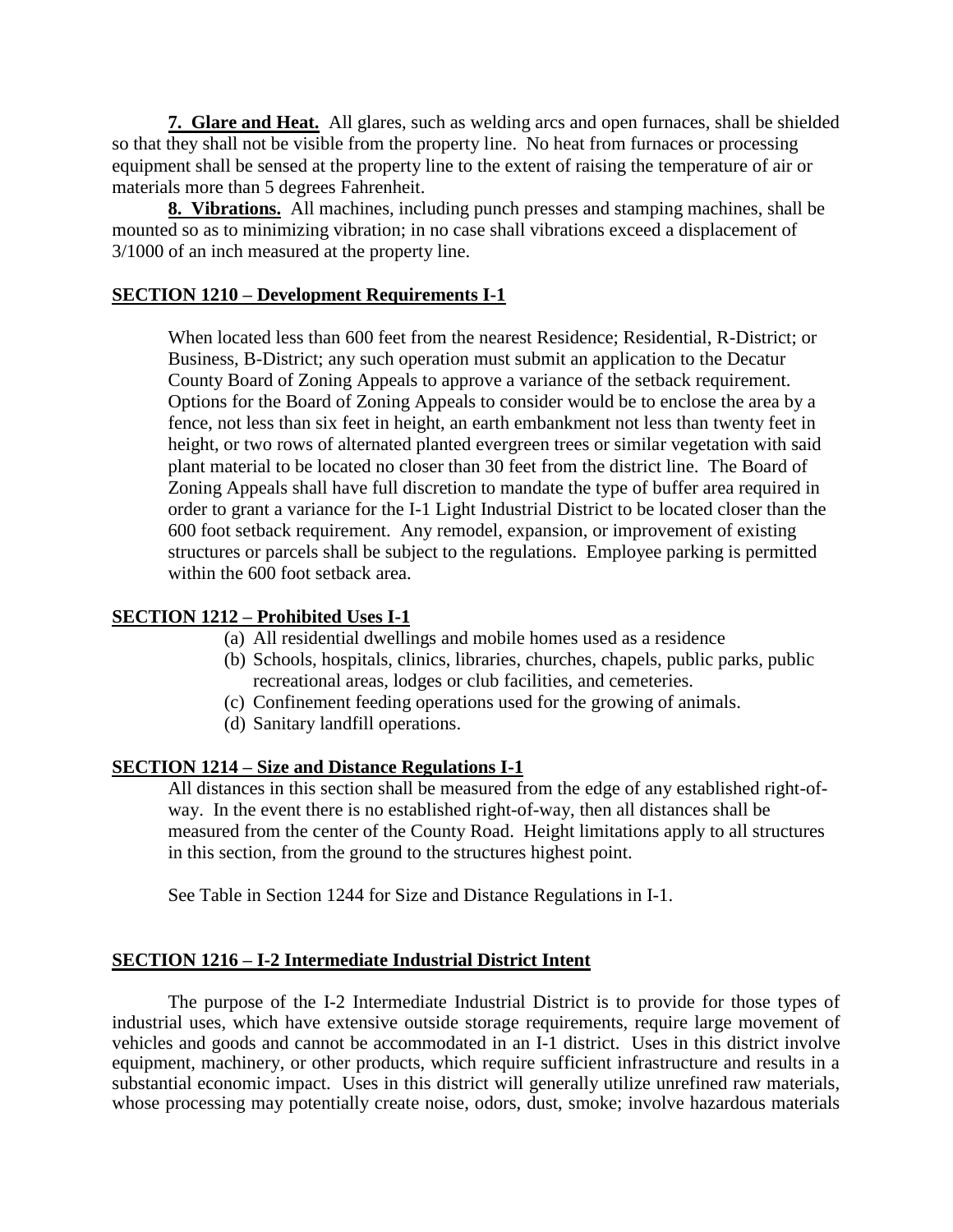or waste or be delivered in large bulk transportation forms. Such districts will be organized to provide employment opportunities for regional and extra regional labor markets. Districts will be located on lands with direct access to expressways and/or arterials, rail lines and navigable waterways.

#### **SECTION 1218 – Permitted Principal Uses I-2**

The following principal uses and structures shall be permitted in the Intermediate Industrial Districts (I-2):

- (a ) Any use permitted in the light industrial district (I-1)
- (b) Livestock exchanges
- (c) All Auction Barns or facilities including animals, vehicles or farm equipment
- (d) Transportation facility or service
- (e) Concrete and Asphalt mixing, processing, or storage
- (f) Penal or Correctional Institution
- (g) Fuel Storage and Agricultural Chemicals

(h) Storage or processing of any salvage materials including automobiles, salvage wrecking operations, industrial waste salvage operation. Said storage shall be shielded from view by means of sturdy, sight-obscuring, eight foot high fence in good repair and two rows of alternating planted evergreen trees or like vegetation.

- (i) Sawmills and finishing or processing of wood products
- (j) Semi-Truck wash business

In the event any junk, salvage, auto wrecking, or similar operation is conducted in this I-2 zoning classification, it shall be shielded from the view of the public by means of a sturdy, sightobscuring, eight foot high fence in good repair.

#### **SECTION 1220 – Permitted Exceptions I-2**

After the provisions of this chapter relating to special exceptions have been fulfilled, the Board of Zoning Appeals may permit, as a special exception in an Intermediate Industrial District, any use that is consistent with the intent of this district and which is not prohibited.

- (a) Bio industries or ethanol plants
- (b) Bulk storage of petroleum not used on site manufacturing
- (c) Explosives manufacturing
- (d) Fertilizer manufacturing, stock yard, slaughter house, leather curing and tanning
- (e) Incinerator used for the reduction of refuse
- (f) Junk or salvage yard
- (g) Mineral extraction
- (h) Petroleum refining and manufacturing
- (i) Reclaiming processes involving material or chemicals that are considered dangerous to the health, safety and welfare of the general public as determined by the State Board of Health.
- (j) Refining or manufacturing of asphalt, cement, gypsum, lime or wood preservatives.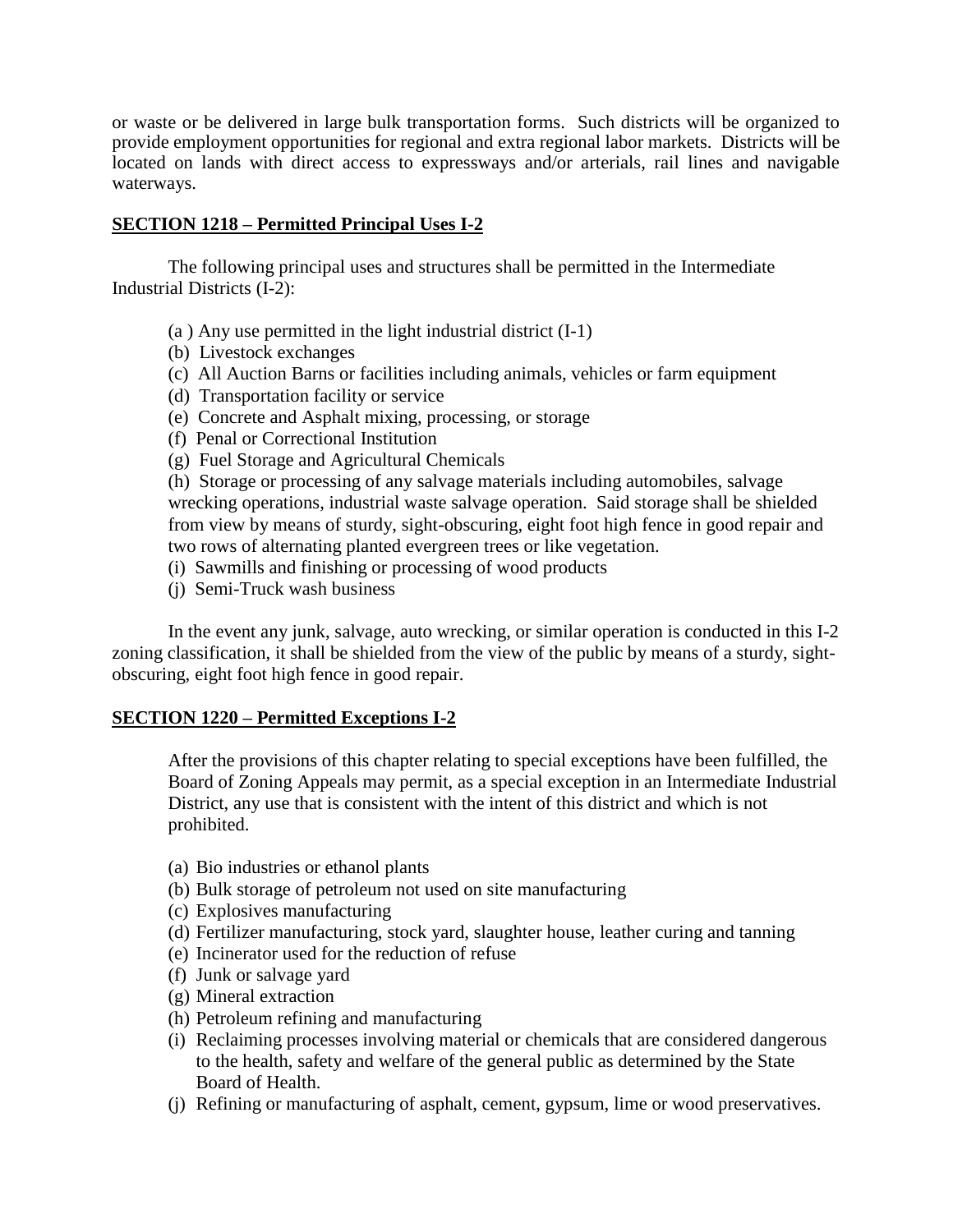- (k) Refining or manufacturing of petroleum and or petroleum products.
- (l) Sand and gravel extraction pit or sales
- (m)Sanitary landfill
- (n) Waste transfer stations or treating of waste
- (o) Compressed Gas Filling Stations

# **SECTION 1222 - Performance Standards I-2**

In the event that it is necessary to determine if an industrial site is in compliance with the performance standards set forth herein, it shall be the obligation of the owner of the industrial site to obtain the appropriate testing and reports to substantiate compliance with the various performance standards.

**1. Physical Appearance.** Normal daily wastes of an inorganic nature shall be stored in containers outside the building provided the containers are screened and not readily visible from the road.

**2. Noise.** No operating shall be carried on which involves noise in excess of the normal adjacent traffic road noise.

- (a) Noise shall be measured at the property line, when the level of noise cannot be determined by observation with the natural senses, a suitable instrument may be used and measurement may include breakdowns into a reasonable number of frequency ranges.
- (b) All noises shall be muffled so as not to be objectionable due to intermittence, best frequency, pound or shrillness.

**3. Sewage and Liquid Waste.** All sewage must be in compliance with Federal and State Regulation and with local ordinances.

**4. Air Contaminants.** All Federal and State air emissions regulations shall be met.

(a) Due to the fact that the possibilities of air contamination cannot be reasonably covered in this section due to the comprehensive nature of air contaminates, there shall be applied the general rule that there shall not be discharged from any sources whatsoever quantities of air contaminants or other material in such a quantity as to cause injury, detriment, nuisance, or annoyance to any considerable number of persons or to the public in general; to endanger the comfort, repose, health, or safety of any considerable number of persons or to the public in general; or to cause or have a natural tendency to cause injury or damage to business, vegetation, or property.

**5. Odor.** The emission of odors that are generally agreed to be obnoxious to any considerable number of persons shall be prohibited.

(a) Observation of odor shall be made at the property line of the establishment causing the odor.

(b) As a guide to classification of odor, it shall be deemed that strong odors of putrefaction and fermentation tend to be obnoxious within the meaning of this chapter.

**6. Gasses.** The gasses, sulfur dioxide and hydrogen sulfide, shall not exceed five parts per million. All nitrous fumes shall not exceed one part per million. Measurement shall be taken at the property line of the particular establishment involved.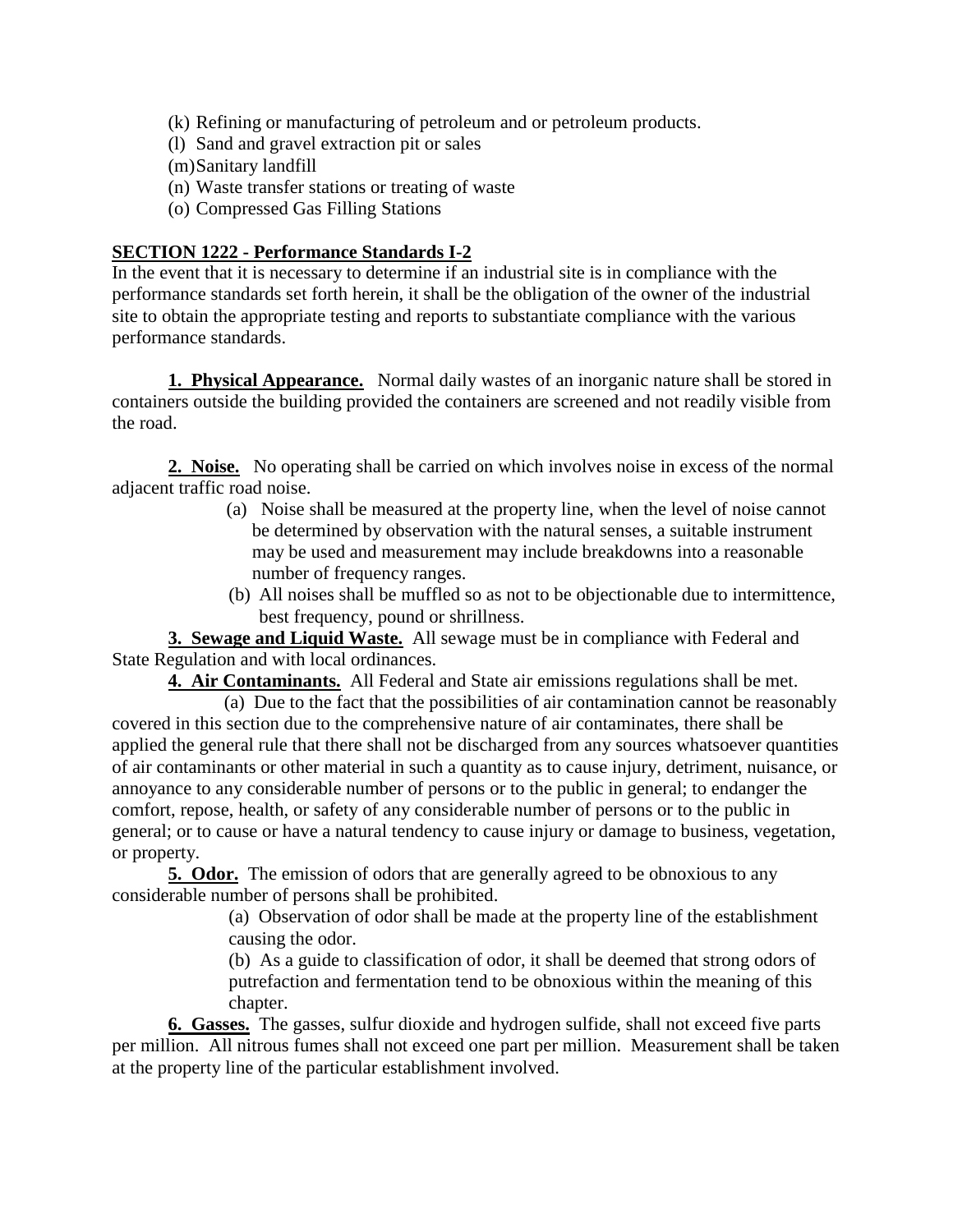**7. Glare and Heat.** All glares, such as welding arcs and open furnaces, shall be shielded so that they shall not be visible from the property line. No heat from furnaces or processing equipment shall be sensed at the property line to the extent of raising the temperature of air or materials more than 5 degrees F.

**8. Vibrations.** All machines, including punch presses and stamping machines, shall be mounted so as to minimizing vibration; in no case shall vibrations exceed a displacement of 3/1000 of an inch measured at the property line.

# **SECTION 1224 – Development Requirements I-2**

When located less than 600 feet from the nearest Residence; Residential, R-District; or Business, B-District; any such operation must submit an application to the Decatur County Board of Zoning Appeals to approve a variance of the setback requirement. Options for the Board of Zoning Appeals to consider would be to enclose the area by a fence, not less than six feet in height, an earth embankment not less than twenty feet in height, or two rows of alternated planted evergreen trees or similar vegetation with said plant material to be located no closer than 30 feet from the district line. The Board of Zoning Appeals shall have full discretion to mandate the type of buffer area required in order to grant a variance for the I-1 Light Industrial District to be located closer than the 600 foot setback requirement. Any remodel, expansion, or improvement of existing structures or parcels shall be subject to the regulations. Employee parking is permitted within the 600 foot setback area.

# **SECTION 1226 – Prohibited Uses I-2**

- (a) All residential dwellings and mobile homes used as a residence
- (b) Schools, hospitals, clinics, libraries, churches, chapels, public parks, public recreational areas, lodges or club facilities, and cemeteries.
- (c) Confinement feeding operations used for the growing of animals.
- (d) Sanitary landfill operations.

# **SECTION 1228 – Size and Distance Regulations I-2**

All distances in this section shall be measured from the edge of any established right-ofway. In the event there is no established right-of-way, then all distances shall be measured from the center of the County Road. Height limitations apply to all structures in this section, from the ground to the structures highest point.

See Table in Section 1244 for Size and Distance Regulations in I-2.

# **SECTION 1230 - I-3 Heavy Industrial District Intent**

The purpose of the I-3 Heavy Industrial District is to provide for those types of heavy industrial uses, which have extensive outside storage requirements, require large movement of vehicles and goods and cannot be accommodated in an I-1 or I-2 district. Uses in this district involve heavy equipment, machinery, or other products, which require sufficient infrastructure and results in a substantial economic impact. Uses in this district will generally utilize unrefined raw materials, whose processing may potentially create noise, odors, dust, smoke; involve hazardous materials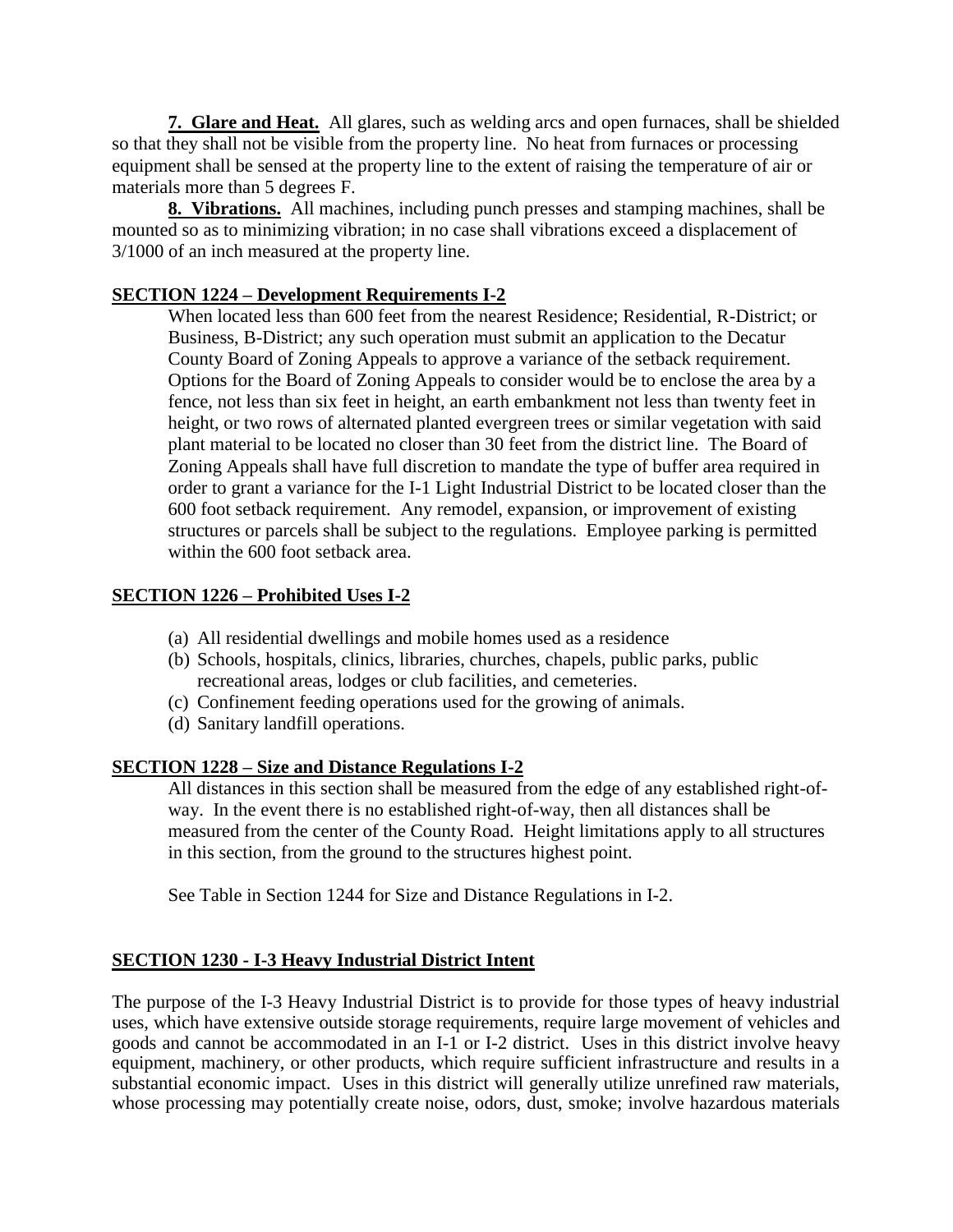or waste or be delivered in large bulk transportation forms. Such districts will be organized to provide employment opportunities for regional and extra regional labor markets. Districts will be located on lands with direct access to expressways and/or arterials, rail lines and/or navigable waterways.

#### **SECTION 1232 – Principally Permitted Uses I-3**

The following principal uses and structures shall be permitted in Heavy Industrial Districts (I-3)

(a ) Any use permitted in the Light Industrial District (I-1) and the Intermediate Industrial District (I-2)

(b) Meat and poultry packing, slaughtering, eviscerating and skinning, and the rendering of byproducts of slaughtering and killing of animals or poultry.

- (c) Fertilizer manufacturing
- (d) Any industrial use or operation that is not allowed in any other district under this ordinance.
- (e) Bio Industries or Ethanol Plants
- (f) Bulk storage of petroleum not used on site manufacturing
- (g) Explosives manufacturing
- (h) Fertilizer manufacturing, stock yard, slaughter house, leather curing and tanning
- (i) Junk or salvage yard
- (j) Petroleum refining and manufacturing
- (k) Waste transfer stations or treating of waste
- (l) Compressed Gas Filling Stations

In the event any junk, salvage, auto wrecking, or similar operation is conducted in this I-3 zoning classification, it shall be shielded from the view of the public by means of a sturdy, sightobscuring, eight foot high fence in good repair.

# **SECTION 1234– Permitted Exceptions I-3**

After the provisions of this chapter relating to special exceptions have been fulfilled, the Board of Zoning Appeals may permit, as a special exception in a Heavy Industrial District, any use that is consistent with the intent of this district and which is not prohibited.

(a) Mineral extraction

(b) Reclaiming processes involving material or chemicals that are considered dangerous to the health, safety and welfare of the general public as determined by the State Board of Health.

- (c) Sand and gravel extraction pit or sales
- (d) Sanitary landfill

# **SECTION 1236 – Performance Standards I-3**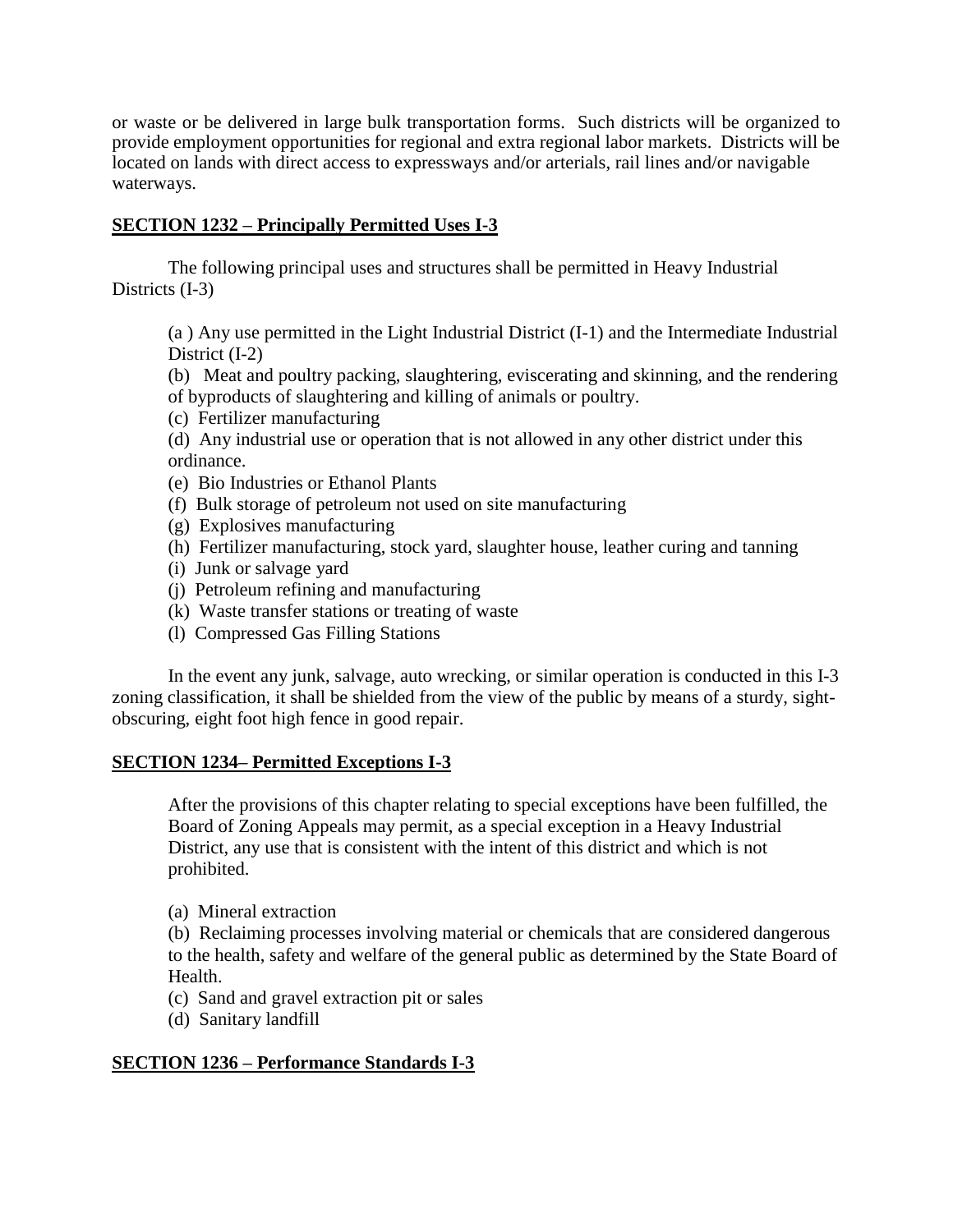In the event that it is necessary to determine if an industrial site is in compliance with the performance standards set forth herein, it shall be the obligation of the owner of the industrial site to obtain the appropriate testing and reports to substantiate compliance with the various performance standards.

**1. Physical Appearance.** Normal daily wastes of an inorganic nature shall be stored in containers outside the building provided the containers are screened and not readily visible from the road.

**2. Noise .** No operating shall be carried on which involves noise in excess of the normal traffic noise of the adjacent street at the time of the daily peak hour.

- (a) Noise shall be measured at the property line; when the level of noise cannot be determined by observation with the natural senses, a suitable instrument may be used and measurement may include breakdown into a reasonable number of frequency ranges.
- (b) All noises shall be muffled so as not to be objectionable due to intermittence, best frequency, or shrillness.

**3. Sewage and Liquid Wastes.** All sewage waste must be in compliance with Federal and State Regulations and with local ordinances.

**4. Air Contaminates.** All Federal and State air emissions regulations shall be met.

(a) Due to the fact that the possibilities of air contamination cannot be reasonably covered in this section due to the comprehensive nature of air contaminates, there shall be applied the general rule that there shall not be discharged from any sources whatsoever quantities of air contaminants or other material in such a quantity as to cause injury, detriment, nuisance, or annoyance to any considerable number of persons or to the public in general; to endanger the comfort, repose, health, or safety of any considerable number of persons or to the public in general; or to cause or have a natural tendency to cause injury or damage to business, vegetation, or property.

**5. Odor.** The emission of odors that are generally agreed to be obnoxious to any considerable number of persons shall be prohibited.

(a) Observation of the odor shall be made at the property line of the establishment causing the odor.

(b) As a guide to classification of odor, it shall be deemed that strong odors of putrefaction and fermentation tend to be obnoxious and that odors associated with baking shall not normally be considered obnoxious.

**6. Vibration.** All machines, including punch presses and stamping machines, shall be mounted so as to minimize vibration; in no case shall vibrations exceed a displacement of 3/1000 of an inch measured at the property line.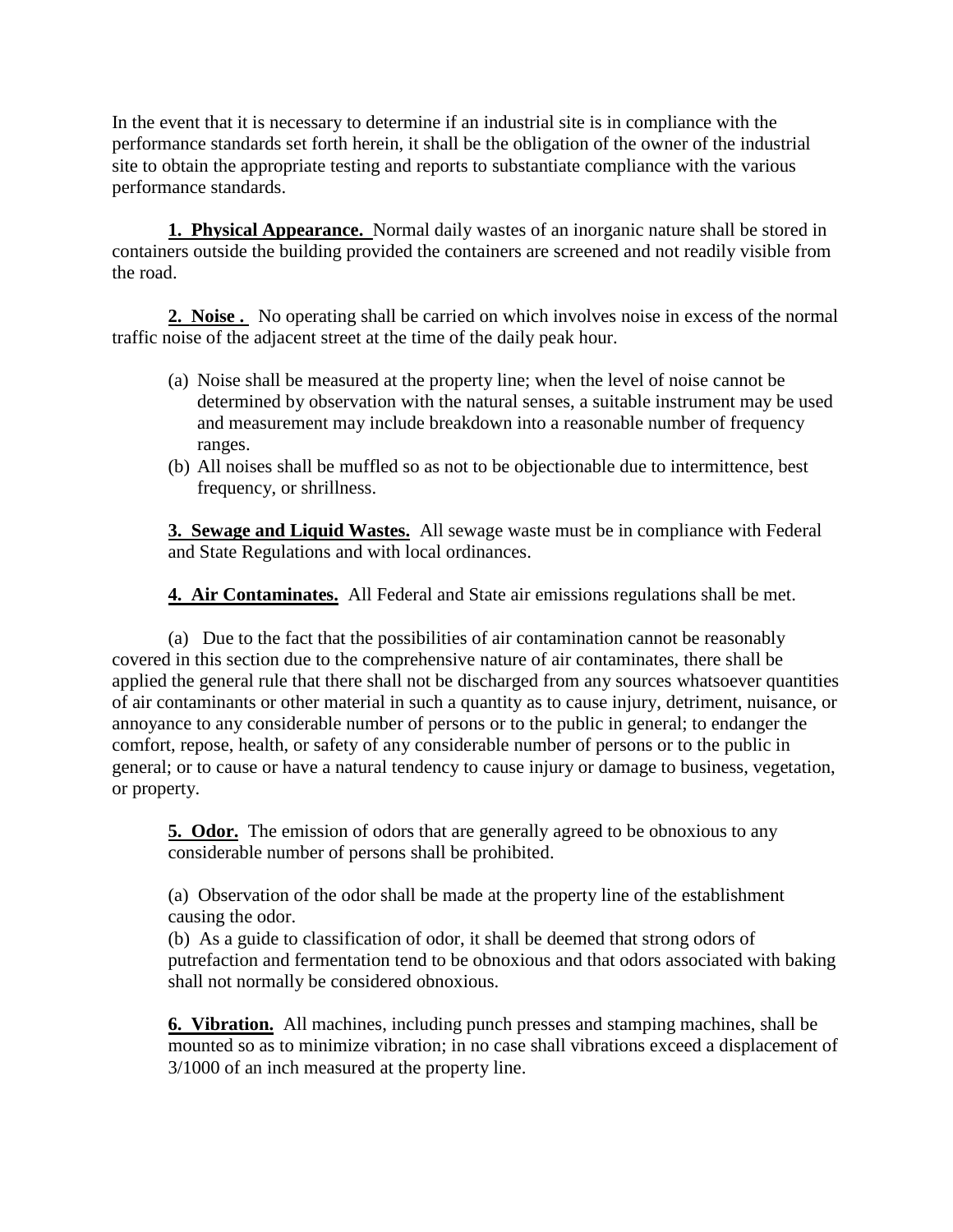**7. Gasses.** The gasses, sulfur dioxide and hydrogen sulfide, shall not exceed five parts per million. All nitrous fumes shall not exceed one part per million. Measurement shall be taken at the property line of the particular establishment involved.

**8. Glare and Heat.** All glares, such as welding arcs and open furnaces, shall be shielded so that they shall not be visible from the property line. No heat from furnaces or processing equipment shall be sensed at the property line to the extent of raising the temperature of air or materials more than 5 degrees Fahrenheit.

# **SECTION 1238 – Development Requirements I-3**

When located less than 1000 feet from the nearest Residence; Residential, R-District; or Business, B-District; any such operation must submit an application to the Decatur County Board of Zoning Appeals to approve a variance of the setback requirement. Options for the Board of Zoning Appeals to consider would be to enclose the area by a fence, not less than eight feet in height, an earth embankment not less than eight feet in height, or two rows of alternated planted evergreen trees or similar vegetation with said plant material to be located no closer than 30 feet from the property line. The Board of Zoning Appeals shall have full discretion to mandate the type of buffer area required in order to grant a variance for the I-3 Heavy Industrial District to be located closer than the 1000 foot setback requirement. Any remodel, expansion, or improvement of existing structures or parcels shall be subject to the regulations. Employee parking is permitted within the 1000 foot setback area.

# **SECTION 1240 – Prohibited Uses I-3**

- (a) All residential dwellings used as a residence
- (b) Schools, hospitals, clinics, libraries, churches, chapels, public parks, public recreational areas, lodges or club facilities, and cemeteries.
- (c) Confinement feeding operations used for the growing of animals.

# **SECTION 1242 – Size and Distance Regulations I-3**

All distances in this section shall be measured from the edge of any established right-ofway. In the event there is no established right-of-way, then all distances shall be measured from the center of the County Road. Height limitations apply to all structures in this section, from the ground to the structures highest point.

See Table in Section 1244 for Size and Distance Regulations in I-3.